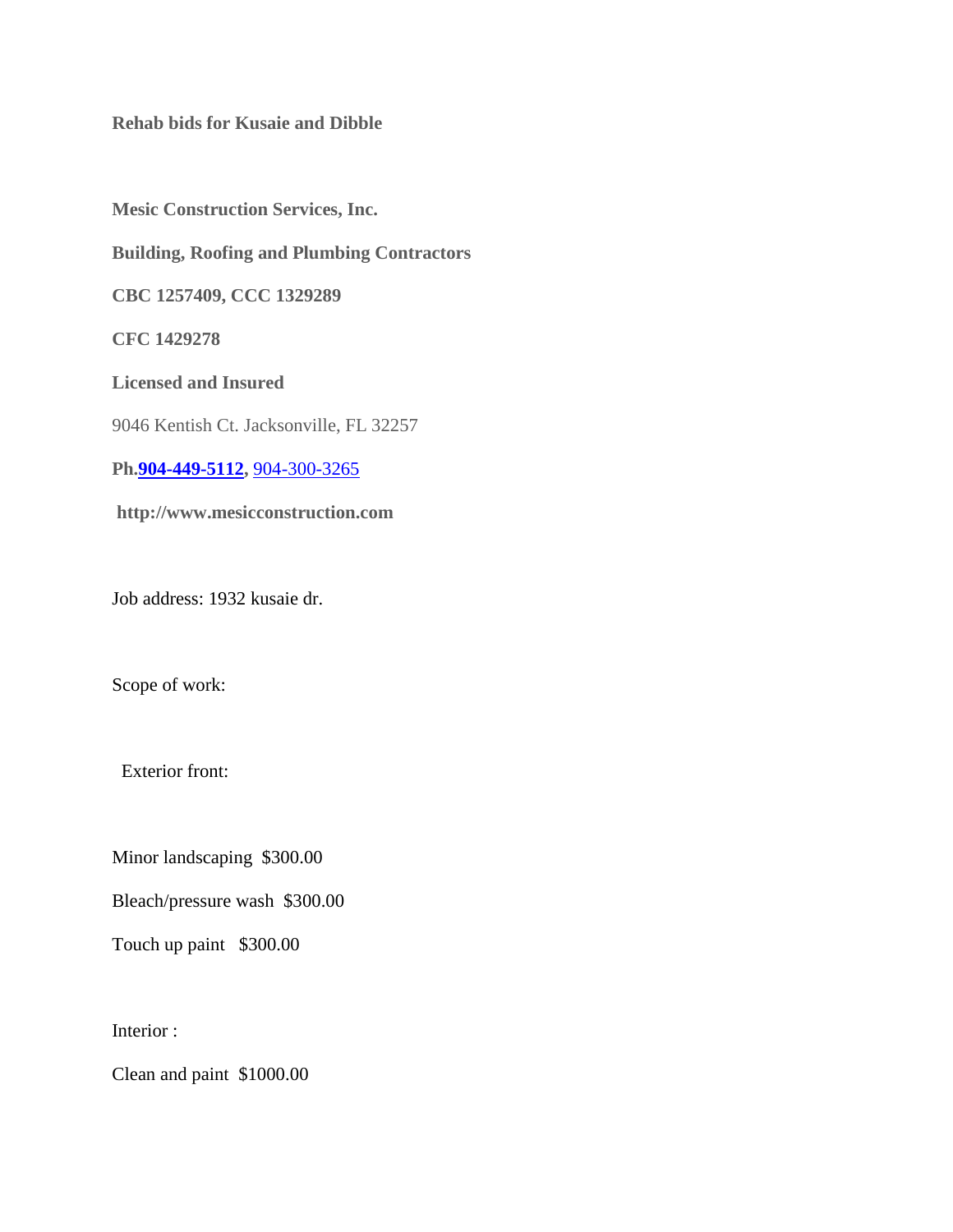Clean carpets \$250.00

Back porch/ laundry room:

Replace back porch roof \$4250.00

Laundry room drywall, paint, window, light, water heater repair \$1200.00

Total labor and material is \$7600.00

Thank you and if you have any questions feel free to call me

**Mesic Construction Services, Inc.**

**Building, Roofing and Plumbing Contractors**

**CBC 1257409, CCC 1329289**

**CFC 1429278**

**Licensed and Insured**

9046 Kentish Ct. Jacksonville, FL 32257

**Ph[.904-449-5112,](tel:904-449-5112)** [904-300-3265](tel:904-300-3265)

**[http://www.mesicconstruction.com](http://www.mesicconstruction.com/)**